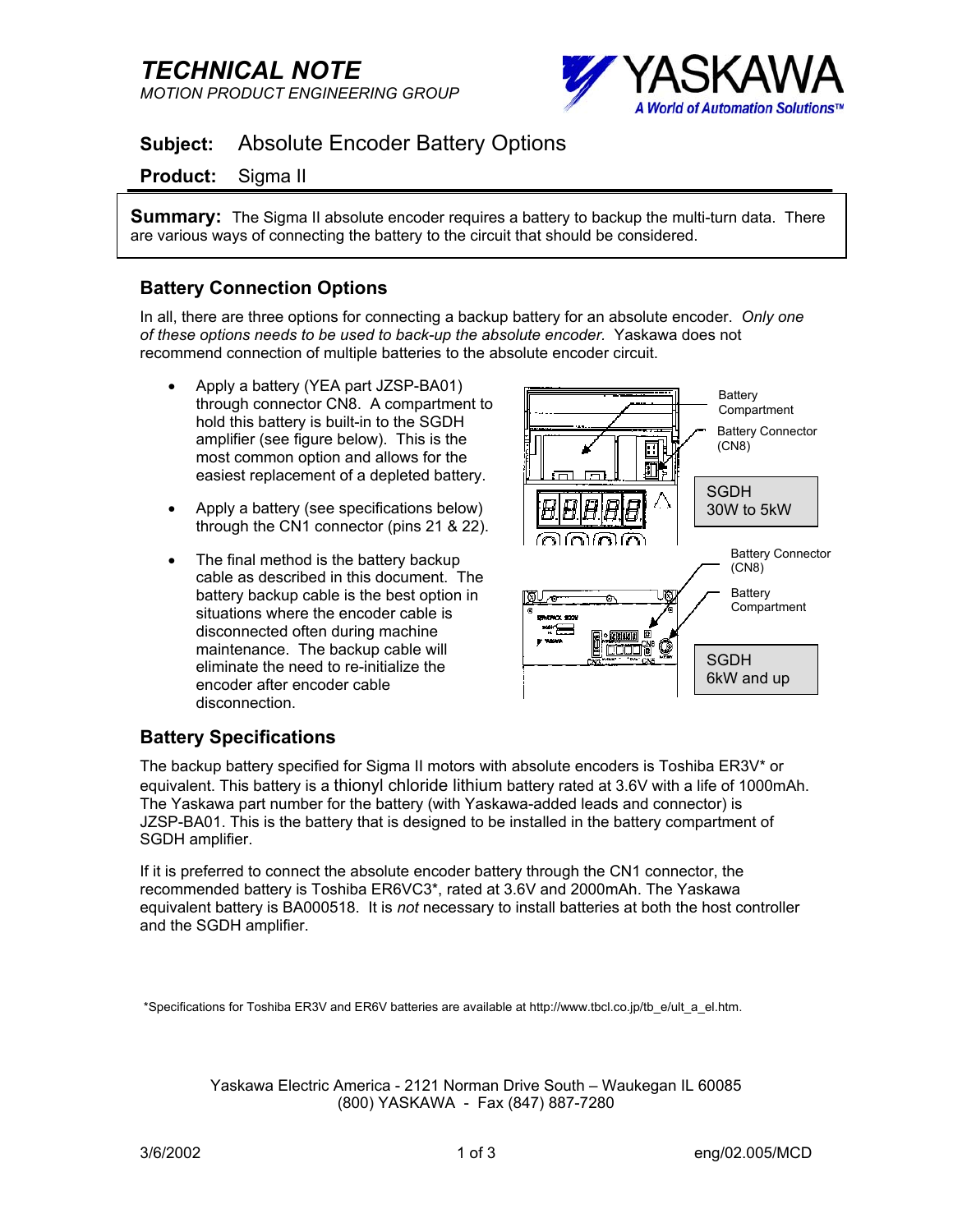*TECHNICAL NOTE MOTION PRODUCT ENGINEERING GROUP*



## **Alternate Battery Source**

An alternate source for batteries is Tadiran Battery (www.tadiranbat.com), available through electronic distributors such as Newark. Like the Toshiba batteries used in Yaskawa JZSP-BA01, the Tadiran batteries are "thionyl chloride lithium" batteries, available in a 1/2-AA size that is 3.6V, 1000mAh (like the SGDH abs. enc. battery JZSP-BA01) and a AA size that is 3.6V, 2000mAh (like MP940 battery BA000518). Note: Tadiran batteries do not come with the prewired leads and connectors for conveniently attaching to Yaskawa equipment like the Yaskawa JZSP-BA01 and BA000518.

### **Battery Life**

The serial encoder used in the Sigma II motor typically draws about 20 µA of current when the power to the SGDH amplifier is turned off. In this condition, the maximum life of the standard encoder data backup battery (P/N JZSP-BA01) is:

1000x10 $^{-3}$  A-hour / 20x10 $^{-6}$ A = 50,000 hours (5.7 years)

When power is applied to the SGDH amplifier, the current draw from the battery is typically 3  $\mu$ A. Assuming that the SGDH amplifier is on for 12 hours and off for 12 hours each day, the maximum life of the battery in this condition is:

 $3x10^{-6}$ A x 12 hour=0.036mAh 20x10<sup>-6</sup>A x12 hour=0.24mAh

0.036 mAh + 0.24 mAh = 0.276mAh per day

1000mAh / 0.276mAh per day = 3623.2 days (9.9 years)

### **Battery Alarm**

If the voltage of the battery for an absolute encoder drops to approx. 2.7V, the SGDH will generate an Absolute Encoder Battery (A.83) Alarm. This alarm occurs when the SGDH receives

a signal from the absolute encoder when the power to the SGDH is turned on. Therefore, the SGDH will not display the alarm when the battery voltage drops below 2.7V while power is being supplied to the SGDH. Follow the procedure outlined below when replacing the battery:

- 1. Replace the battery while the control power to the SGDH is ON.
- 2. After battery replacement, turn OFF the power to the SGDH to clear the A.83 Absolute Encoder Battery Alarm.
- 3. Turn ON the power to the SGDH and confirm that it operates properly.



Yaskawa Electric America - 2121 Norman Drive South – Waukegan IL 60085 (800) YASKAWA - Fax (847) 887-7280